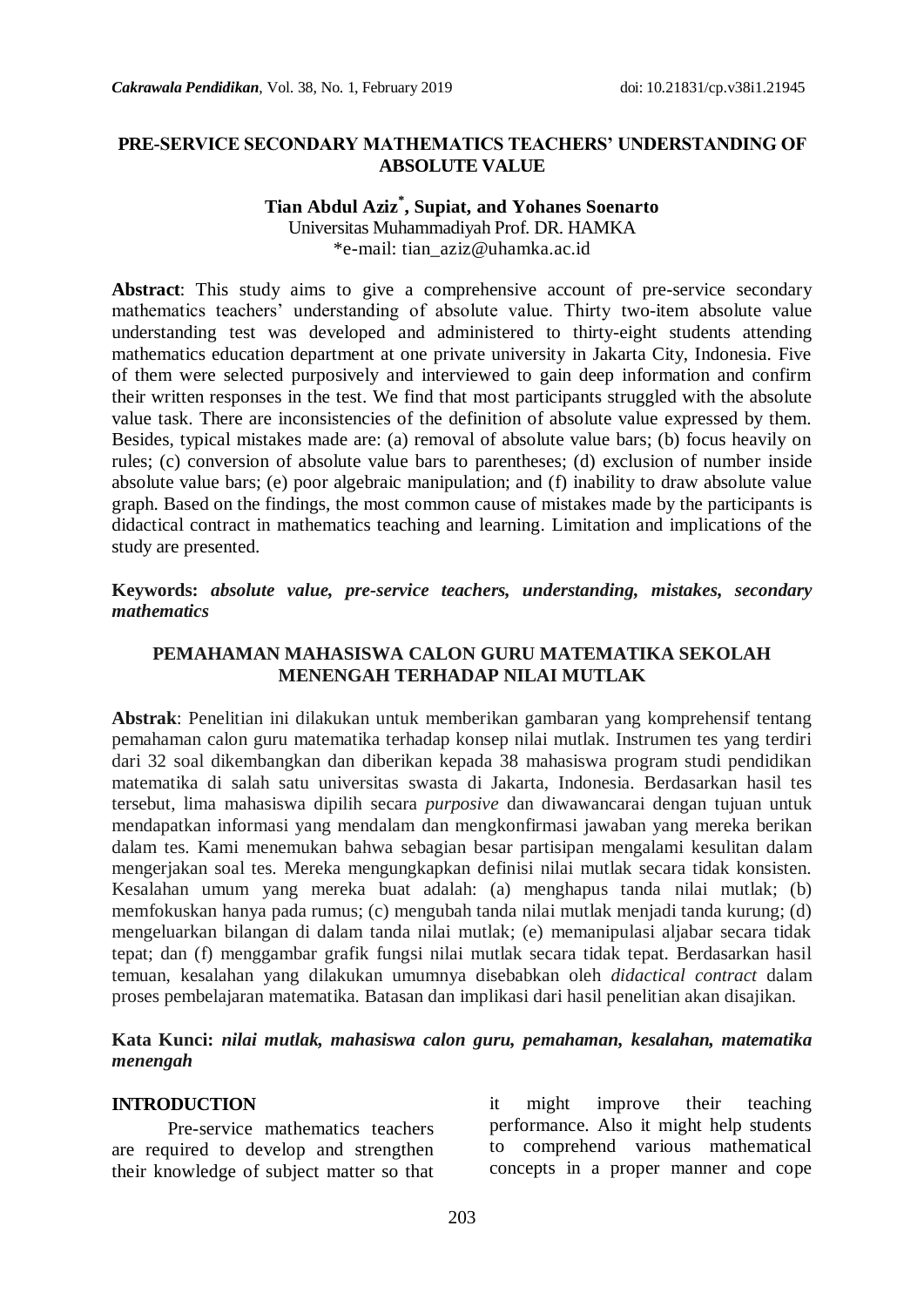with various puzzlements.

One of the mathematical concepts in which most students have puzzlement is the concept of absolute value (Ciltas  $\&$ Tatar, 2011). The most widely accepted explanation of absolute value in mathematics classrooms is that it is construed as a distance between two real numbers in number lines (Ellis & Bryson, 2011). However, several algebra students tend to believe that absolute value is defined as positive real numbers (Ponce, 2008; Taylor & Mittag, 2015) or a number without a sign (Gagatsis & Panaoura, 2014). Understanding absolute value becomes critical for advanced mathematics topics in calculus such as limit, continuity, and multivariate (Almog & Ilany, 2012). Therefore, mathematics teachers are responsible for assisting their students in comprehending it well. School mathematics curriculum in most countries introduced the concept of absolute value at the secondary level.

In reference to the 2013 Indonesian mathematics curriculum, the absolute value is introduced in the 11th grade whose basic competencies required are: (1) describing and analysing absolute value; (2) applying absolute value to solve realworld problems; and (3) generating mathematical model involving absolute value from real-world context. In most textbooks applying the 2013 curriculum, the absolute value is defined as the distance between a number and zero on the real number line. In order for students gain a better insight into the concept, they are provided with instances considering a step forward and a step backward. There is no discussion that absolute value is a number without sign or process of removing the absolute sign.

There are abundant techniques developed to help students gain better and meaningful insight of absolute value. Teachers might utilize line numbers to provide an opportunity for students integrating procedural and conceptual knowledge at the same time (Ellis &

Bryson, 2011). Besides, by considering the importance of visualization in mathematics learning, teachers could take the use of graphical representation into account (Konyalioglu, Aksu, & Senel, 2012; Stupel & Ben-Chaim, 2014). In addition, a meaningful task such as contextual task could be presented to guide students to comprehend absolute value (Wade, 2012).

The literature contains many studies on disclosing students' difficulties with absolute value and its performance when dealing with mathematical problems (Almog & Ilany, 2012; Elia, Özel, Gagatsis, Panaoura, & Özel, 2016; Gagatsis & Panaoura, 2014). The possible explanations concerning this case are students' overgeneralization (Elia et al., 2016). Students' knowledge is likely to be affected by their previous knowledge. Previous knowledge is likely to be considered as the absolute truth which could be applied in various contexts. Generally speaking in learning algebra, overgeneralization is the main source of students' misconception (Aziz, Pramudiani, & Purnomo, 2017). This explanation also appears to be supported by Schneider (2014) who refers to this students' overgeneralization as epistemological obstacles. This might occur due to their inaccurate understanding as a condition of certain rules is not presented comprehensively by teachers or students focus solely on memorizing and applying formulas to answer questions. This obstacle also is ubiquitous when students attempt to grasp the notion of absolute value. For example, misuse of distributive multiplication leads students to make mistakes when solving problems of absolute value as they regard absolute sign is similar to parentheses.

Another plausible explanation for this case is a problem in a didactic process which is mostly known as the didactic obstacle. It refers to distortion between taught knowledge and scholarly knowledge. As a result, students' knowledge of absolute value is likely to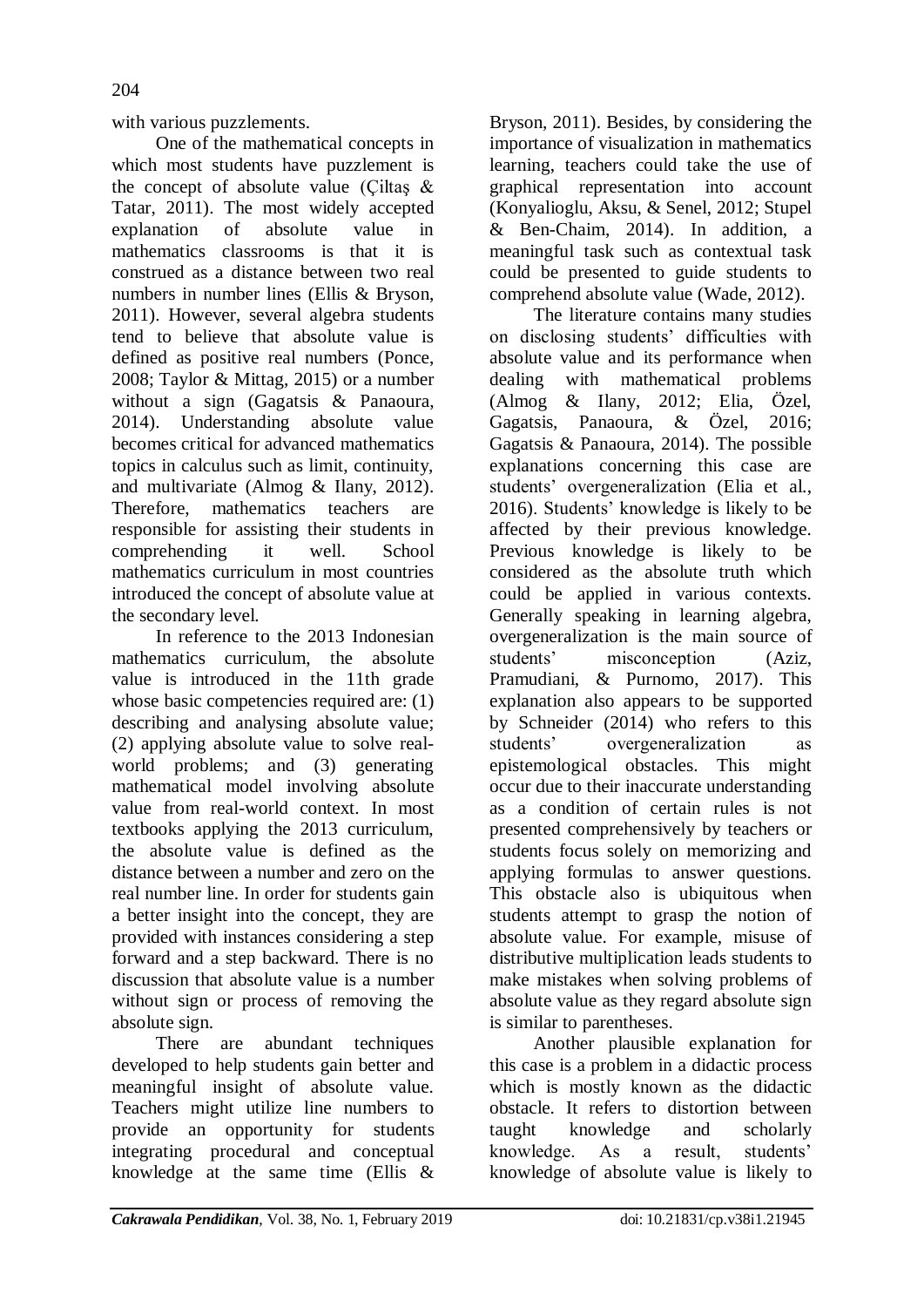differ considerably from scholarly knowledge. Teachers who take part in transitive work are responsible for presenting this scholarly knowledge in educational institution. Teachers' misconception or mistakes could influence students' understanding of the notion of absolute value. Didactic obstacle might be due to a didactic contract (Brousseau, Sarrazy, & Novotná, 2014). It refers to implicit rules developed and negotiated in the learning process between teachers and students in an attempt to comprehend the concept or solve problems. In the context of absolute value teaching process, didactic contract appears when removing absolute sign is common procedure emphasized by teachers. It might lead students to disengage in making sense of absolute value concept.

A number of studies focusing on absolute value have been conducted intensively in recent years (Elia et al., 2016; Gagatsis & Panaoura, 2014). The focus of their study was to understand high school students' conception of absolute value as well as its obstacles. Nevertheless, a study investigating preservice secondary mathematics teachers understanding of the notion of absolute value is still not investigated. Therefore, the present study is unique to research literature. Generally speaking, students' inaccurate understanding of absolute value at high school level might be carried over to higher education level. Mathematics teacher education program at university is responsible for refining pre-service teachers' existing misconceptions of absolute value in mathematics teaching and learning process. Otherwise, when they are becoming in-service teachers, their misconception might lead to problems encountered by their students. Therefore, the study becomes critical as identification of pre-service secondary mathematics teachers is a cornerstone of an effort to refine their knowledge about absolute value so that possible misconceptions would be avoided when

teaching. Teacher educators might take the finding of this study into consideration as the study might assist them in designing effective instruction concerning absolute value concept.

Building on the aforementioned explanation, the researchers attempt to address the two central questions to be examined in this study: (1) what are preservice secondary mathematics teachers' understanding of absolute value; and (3) what are typical mistakes made by them when accomplishing absolute value task.

# **METHODS**

As the objectives of this study concerned describing pre-service teachers' understanding of absolute value, a case study was chosen. To address the research questions, paper-and-pencil assessments and one-on-one interviews were carried out for collecting data. In the paper-andpencil assessments, thirty-eight pre-service secondary mathematics teachers involved. They were pursuing a bachelor degree at the Mathematics Education department of a private university in East Jakarta, Indonesia. Their mean age was 20.8 years, ranging from 20 to 23 years. Nine of the participants were male, and 29 were female. They consisted of twenty secondsemester, ten fourth-semester, two sixthsemester, and six eighth-semester students. All of them have completed the course of differential calculus in which the concept of absolute value is explained in detail. In that university, the course is available in semester one.

To gain a better insight into participants' written responses in the test, we drew upon individual in-depth interviews. Interviews were conducted with nine participants involved in the test. The process of selection of the participants was as follows. Firstly, based on their achieved score in the test, participants were categorized into low, middle, and high-achieving groups. Then, five participants were selected from middle (two participants) and low achieving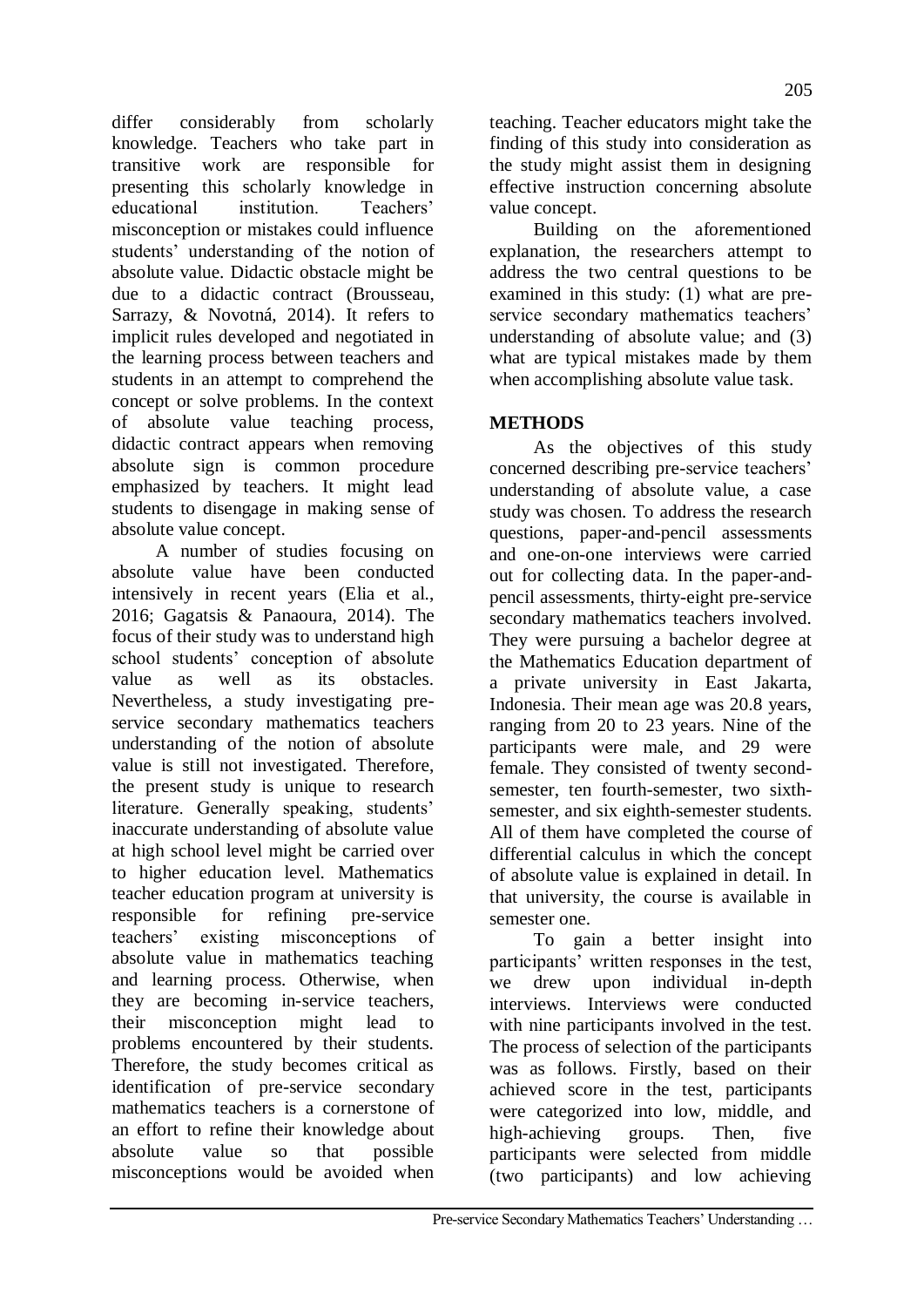participants (three participants). The reason for recruiting them was that they were more likely to make mistake when coping the task. During the interview, an interviewer employed exploratory questions asking participants to describe their thinking and strategy by providing verbal answers and written solutions if necessary. For item asked, the interviewer took into account the following four-step protocol: (1) ask how the participants deal with the problem; (2) ask a more detail question; (3) ask the reason why he/she uses selected strategy; and (4) ask from whom they learn the strategy. All the responses to the interview questions were audio recorded. Each interview lasted between 30–40 minutes.

Their performance in solving absolute value questions, with a focus on their understanding and mistake, were investigated by means of test administration. The instruments used in this study included paper-and-pencil assessments and in-depth interviews. In consultation with two experts in mathematics education and mathematics as well, a 32-item absolute value understanding test was capitalized on to investigate pre-service teachers' understanding and the mistake made.

Twelve items requested participants to provide a response on statements given. The statements assess participants' knowledge of absolute value concepts. Participants indicated their responses on each statement on four possible choices, "I don't know", "I disagree", "I doubt", and "I agree".

The other ten items asked participants to tackle problems associated with absolute value. Several of them are designed by the researcher and the rest are taken from a study conducted by Gagatsis & Panaoura (2014). As several researchers have suggested that students who encounter difficulty in the notion absolute value have problems with the meaning of absolute value, hence one item requested participants to write their definition of absolute value. Three items assessed the abilities of participants to deal with regular or typical problem of absolute value. The items asked them to determine the value of x in  $|x+2| = 2$ ,  $|x| > 2$ , and  $|x-3| < 0$ . Four items requested participants to address questions drawing upon their discursive reasoning rather than algorithmic processes such as determining the value of x in  $-x$ ,  $|x-4| < -2$ .  $|x + 2| + |x - 2| = 0$ , and  $||x - 2| - 12| = -5$ .

One item requested participants to make a representation of absolute value in terms of graph in Cartesian coordinate. Finally, one item asked participants to provide one instance representing the notion of absolute value in a real-world context. The participants worked on the test individually and they were provided 100 minutes to complete all questions given. Participants' written responses for each one of the given problems were assessed for identifying their conception and mistakes.

The data taken from the participants' written responses in the test and from the interviews were analyzed for the purpose of description. All interviews were transcribed. Moreover, the explanations provided for the problems were coded to categorize the facets of conception and mistakes. As the present study concatenate quantitative and qualitative data, it allowed both results to notify each other and confirmed triangulation of evidence so that it could increase the reliability, validity, and credibility of the data.

# **RESULTS AND DISCUSSION Results**

The findings of this study are based on data compelled from 38 pre-service secondary mathematics teachers, who provided information about their understanding of the notion of absolute value through completing a 32-item test and in-depth interviews. Details of this information are discussed with regard to their conception, mistakes, and difficulties.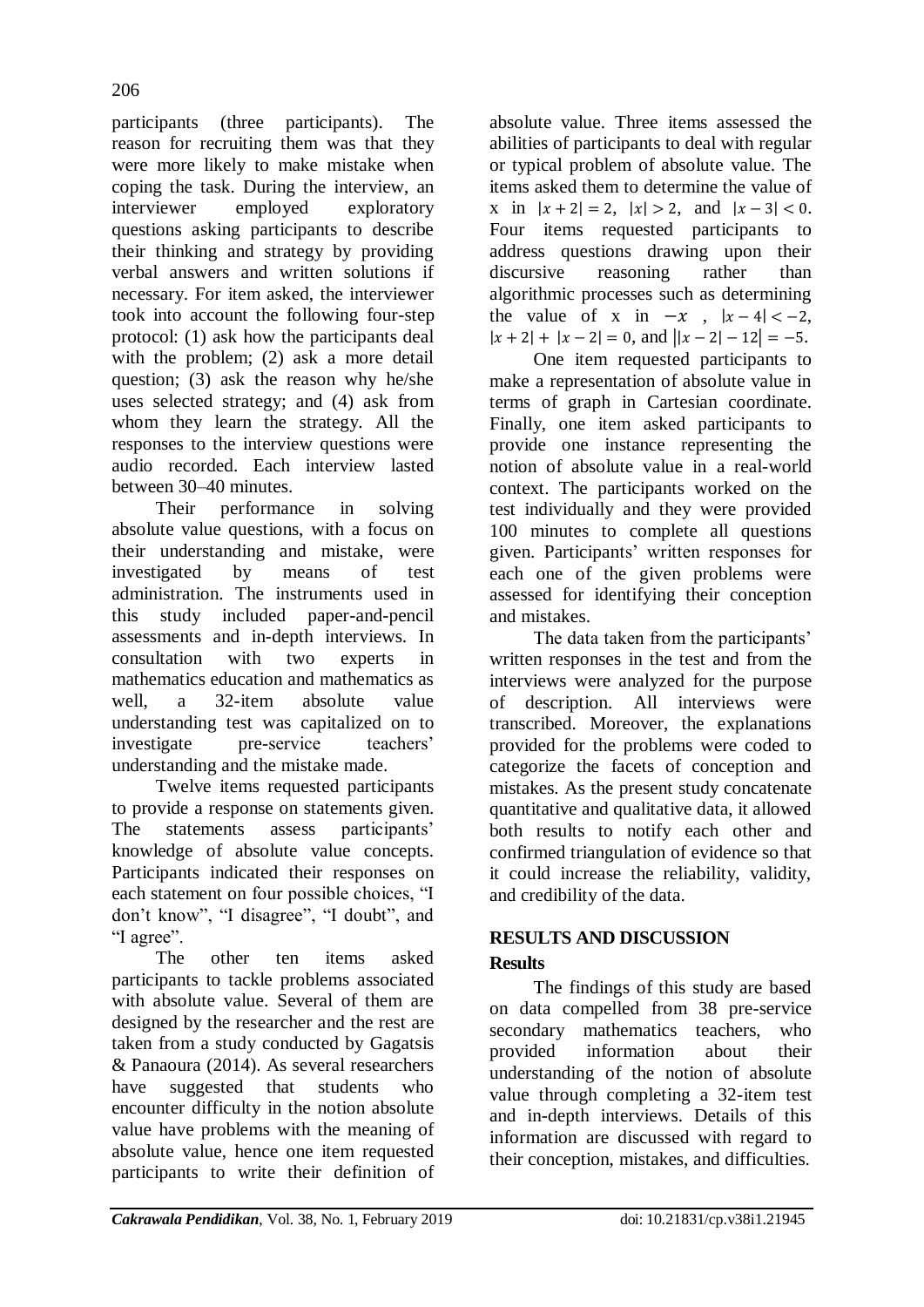### *The conception of absolute value*

Students' conception of the meaning of absolute values and its related concepts such as the concept of zero, real numbers line, and intervals. To examine this, twelve statements which requested participants to respond it and one open-ended question were presented to them. Table 1presents the participants' responses to the statements.

Based on Table 1, participants seem to have an uncommon agreement with respect to the statement asking whether zero is a positive number. Only 18 participants out of 38 who disagree with the statement which is the correct response. It inevitably becomes fundament knowledge required for students to have a good grip of the definition of absolute value notion. Definition of absolute value of a real number is asked via three different items i.e. item 2, item 3, and item 4. Participants are relatively inconsistent in their responses to these items. Table 1 indicates that most participants considered that statement in item 2 as correct. As a matter of fact, it is an incorrect statement. Subsequently, item 3 and item 4 are similar statements. However, participants respond to it differently. Participants revealed that when they were in high school level, they grasp the meaning of absolute value as a positive number. In addition, the notion that zero is not a positive number is not articulated properly by their instructors.

Item 5 and 7 examine participants' recognition of several absolute value properties. Most of them didn't seem to have puzzlement with respect to these items as they are able to provide intended responses. Besides, the rest items, i.e. item 6, 8, 9, 10, 11, and 12 challenge participants' comprehension in connecting the concept of absolute value to real number lines. Inconsistencies among participants' responses are identified. Most participants tend to have an inaccurate understanding of the representation of

absolute value in the real number line. Based on the interview conducted, several of them stated that they are not informed by their instructor concerning the connection of absolute value and the real number line.

In the subsequent item, we also had participants describe their own arguments concerning the meaning of absolute value of a real number. Table 2 summarizes their responses. It seems that inconsistency exists among participants' responses. Nevertheless, the typical argument given by most participants is that the absolute value of a real number is always positive. In addition, it seems that participants have puzzlement in distinguishing positive and non-negative numbers. Besides, there are only few who are able to provide the meaning of absolute value of a real number properly by referring to the formal definition.

# *Participants' Mistakes*

In this section, participants' mistake when dealing with the rest items of the test. Based on participants' written responses, there are four observed mistakes identified which are explicated in detail in the following subsections.

*Removing absolute value bars.*The most common misconception identified is that participants attempted to solve the problems by removing absolute bars. Even though majority of students were able to deal with the regular questions, several participants showed their inability to solve it. Omitting or ignoring this absolute value bars might be influenced by their conception of which absolute value is always positive. They omitted the absolute value bars and then treated it as a single linear equation. In interviews, respondents who provided such answer stated that |a| equals to a. It is more salient when they encountered advance problems, i.e. item 4, item 5, and item 6.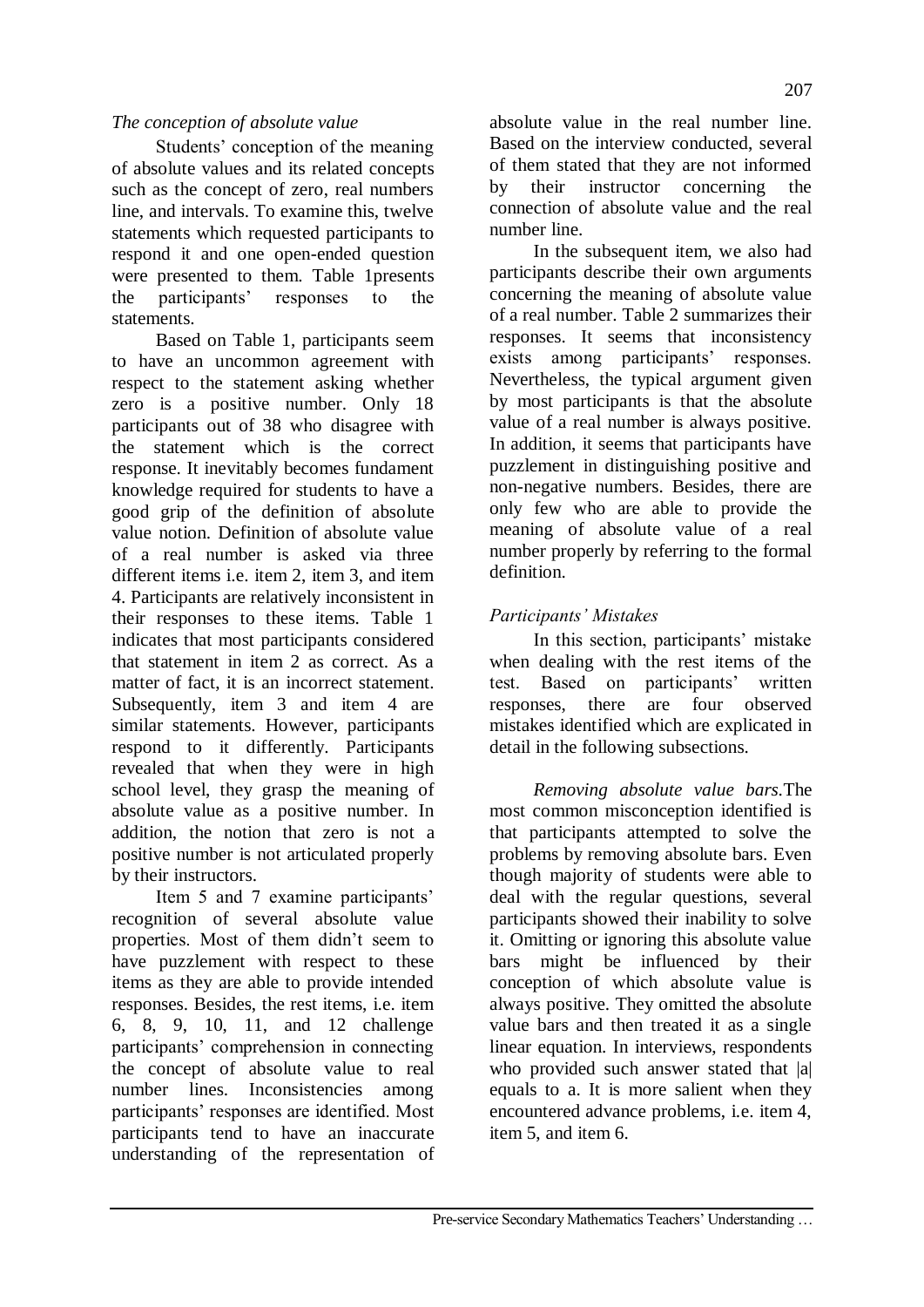| N <sub>0</sub> | <b>Statements</b>                                                                                                              | DK               | <b>AG</b> | D <sub>O</sub> | DA             | <b>NA</b>      |
|----------------|--------------------------------------------------------------------------------------------------------------------------------|------------------|-----------|----------------|----------------|----------------|
| 1              | Zero is a positive number.                                                                                                     | $\overline{0}$   | 17        | $\overline{2}$ | 18             | 1              |
| 2              | The absolute value of a real number is always<br>positive.                                                                     | $\boldsymbol{0}$ | 36        | $\mathbf{1}$   | $\mathbf{0}$   | 1              |
| 3              | The absolute value of a real number is non negative<br>number.                                                                 | $\mathbf{1}$     | 33        | $\overline{2}$ | 1              | 1              |
| 4              | The absolute value of a real number is positive real<br>number and zero.                                                       | $\boldsymbol{0}$ | 17        | 5              | 14             | 2              |
| 5              | $ a  =  -a $                                                                                                                   | $\overline{0}$   | 30        | 1              | 6              | 1              |
| 6              | $ a - b $ could be interpreted as a distance between<br>point a and point b at real number line.                               | 9                | 16        | 5              | 5              | 3              |
| 7              | $ x-4  = 9$ could be written as $x - 4 = 9$ or<br>$x - 4 = -9$                                                                 | $\overline{0}$   | 27        | $\mathbf{1}$   | 9              | 1              |
| 8              | $ x+2  = 3$ could be represented in real number line<br>as follow                                                              |                  |           |                |                |                |
|                | $x$<br>$-4$ $-3$ $-2$ $-1$ 0 1 2 3<br>$\frac{3}{2}$                                                                            | $\mathbf{1}$     | 16        | 10             | 10             | 1              |
| 9              | $ x-2  = 4$ refers to the condition in which the<br>distance between x and point -2 at real number line is<br>$\mathbf{4}_{1}$ | $\mathbf{1}$     | 21        | 7              | 6              | 3              |
| 10             | $ x $ refers to the condition in which the distance<br>between x and zero at real number line is zero                          | $\mathbf{1}$     | 24        | 6              | $\overline{4}$ | 3              |
| 11             | $ x  \ge 2$ could be represented in real number line as<br>follow                                                              | $\mathbf{1}$     | 29        | $\mathbf{1}$   | 5              | 2              |
| 12             | $-5$ $-4$ $-3$ $-2$ $-1$ 0 1 2 3 4 5<br>$ x $ < 3 could be represented in real number line as                                  |                  |           |                |                |                |
|                | follow<br>$-2$<br>$-1$<br>$\mathbf{0}$<br>$-3$<br>$\overline{c}$<br>$3 -$<br>$-4$                                              | $\boldsymbol{0}$ | 20        | $\overline{2}$ | 14             | $\overline{2}$ |

**Table 1. Participants Given Responses on Each Statements**

Note: DK = I don't know, AG = I agree, DO= I doubt, DA: I disagree, NA: No Answer

#### **Table 2. Participants Perceived Meaning of the Absolute Value of a Real Number**

| <b>Participants perceived meanings</b>            | <b>Frequency</b> |
|---------------------------------------------------|------------------|
| Distance on real number line                      |                  |
| Non-negative number                               |                  |
| Using absolute sign                               |                  |
| Positive number                                   | 16               |
| Positive number and zero                          | 3                |
| Positive number or non-negative number            | 2                |
| The number without differing positive or negative |                  |
| Formal definition                                 | 3                |
| No responses given                                | 2                |
|                                                   |                  |

*Focusing heavily on rules or strategies.* Albeit they argue that the

absolute value of a real numbers is always positive, it doesn't satisfy with their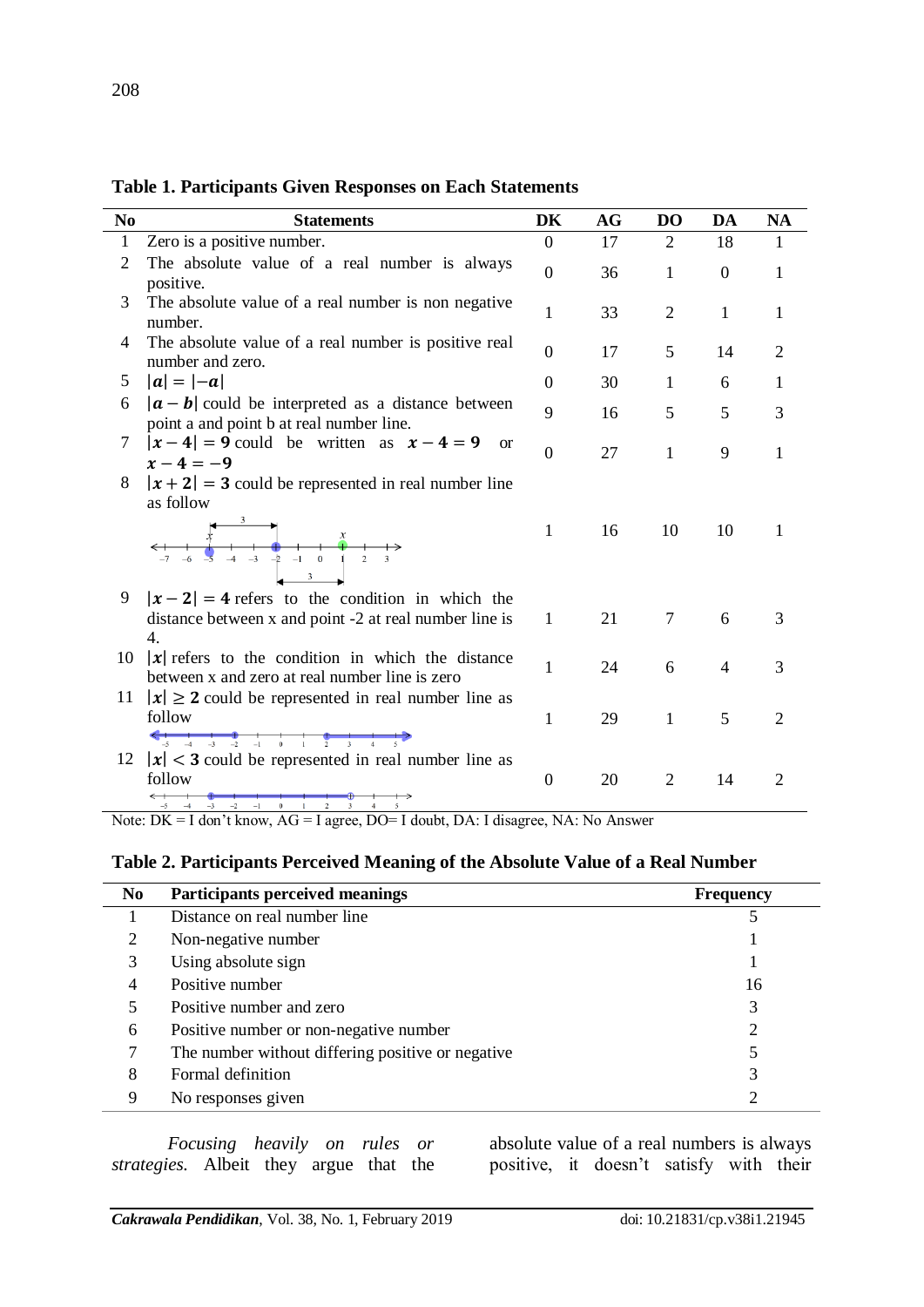response to several items, i.e. item 4, item 6, and item 8. For item 4, several participants tried to solve it by taking square of both sides. Taking square of both sides is common strategies to solving absolute value equation. For absolute value inequalities, most participants are likely to take common strategies for granted. The common strategies used are if  $|x| > a$  then  $x < -a$  or  $x > a$  and if  $|x| < a$  then  $-a < x < a$  . However, the participants tend to focus heavily on those strategies in lieu of expression on the right side. Therefore, in coming to grips with the problems such  $|x-3| < 0$  and  $|x-4| < -2$ , the participants took those strategies into granted and the result obtained didn't make sense. In the interview, several participants stated that they did not focus on the right side, thus they executed the rule to solve the problem even though they do not reach the intended answers.

*Converting the absolute value bars to parentheses.*In an attempt to solve presented absolute value questions, several participants changed the absolute value bars into parentheses or brackets. Parentheses or brackets are definitely not the same as absolute value bars in which distinct rules apply for operating them. This confusion might be caused by their incomplete comprehension of procedures to solve absolute value equation. Converting the absolute value bars to parentheses could be done in the wake of implementing the formal definition. Focusing only on a certain condition (positive or zero) and ignoring another (negative) might be the reason why participants treat the absolute value bars as brackets. One participant claimed that when dealing with absolute value questions, he always changes the absolute value bars to parentheses, and his teachers do not provide correction of his work.

*Taking out the number inside absolute value bars.* Another interesting fact found in participants written responses is that there are some participants took number inside out. This strategy is carried

out consistently across item questions given. For example in the case of  $|x+2|$ , the participants took the number two out and then equated such expression as  $|x|$  + . They might consider that the absolute value bars solely influence the variables such as x instead of numbers inside. In addition, the participant carried out similar strategy when dealing with  $|x-4|$  in which they equated it as  $|x| + 4$ . Taking the numbers inside out and converting it into positive numbers might be performed and as a consequence of her conception held concerning the meaning of absolute value as positive numbers. Also, her glance at the word "numbers" in the definition might lead her to make such mistakes.

*Poor performance in algebraic manipulation.* In most cases, it seems that one of the critical factors for getting to grips with absolute value task successfully is the ability to manipulate algebraic expression. A lack of proficiency in algebraic manipulation might lead to incorrect solution albeit with a strong understanding of absolute value concept. Therefore, the combination of both proficiencies is necessary. In this study, several participants showed their inability to manipulate algebraic expression. It is obviously seen when they tried to solve the task. For instance, the item of  $|x+2|=2$ was tried to be solved by several participants with taking the square of only on side of the equation. They tend to focus exclusively on expression inside absolute value bars as they might consider that their first strategy was removing the absolute value bars. As a consequence, they disregard to take the square of another side of the equation.

*A lack proficiency in drawing absolute value function.*At the task, one item requested participants to make the graph of  $y = |x-1|$ . Majority of participants could make the graph of  $y =$  $|x-1|$  properly. However, several of them made mistakes. The following are typical mistakes made by participants.

There is a participant who considers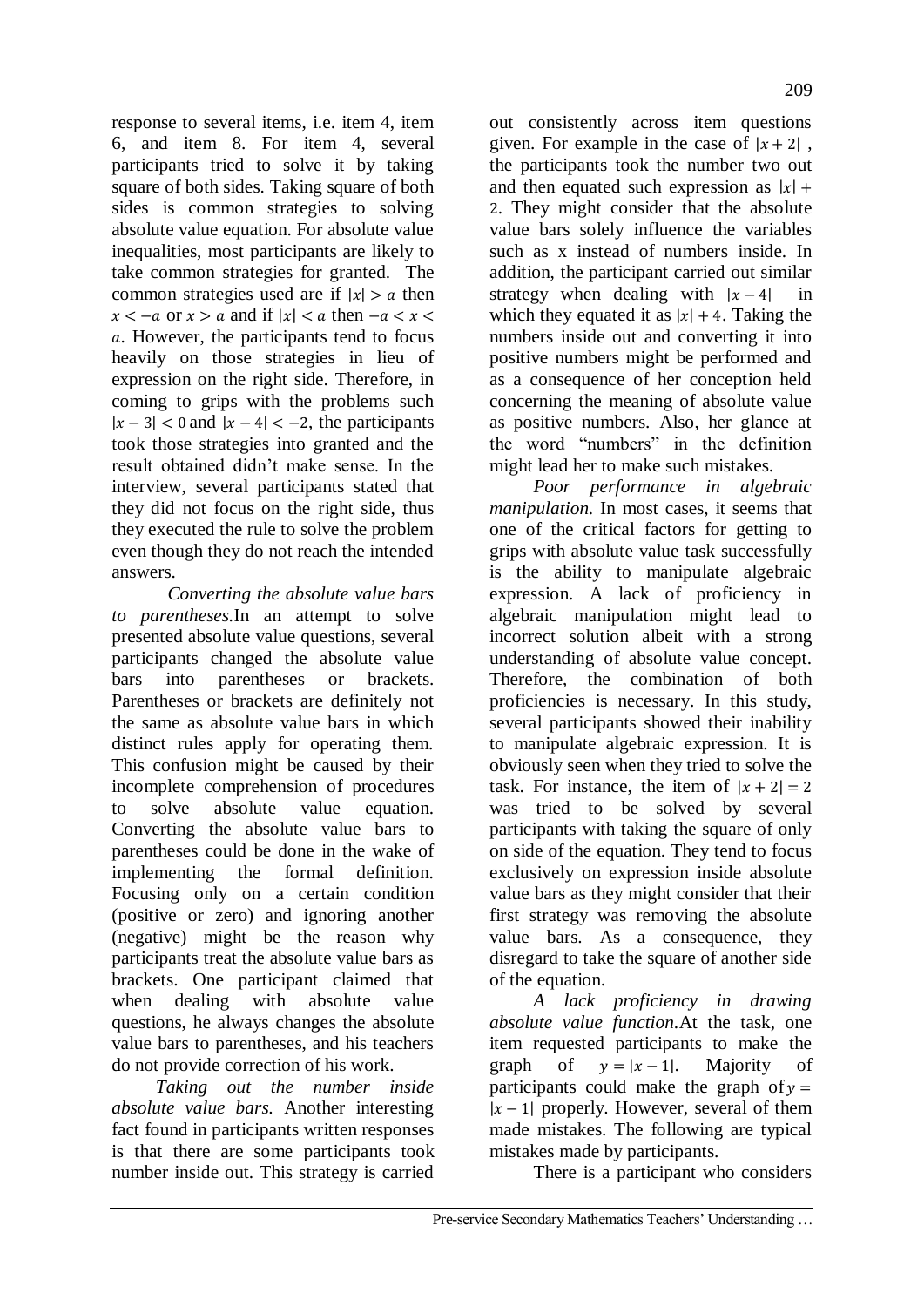solely positive value of x and disregards the negative value of x. Therefore, the graph drawn is only on the top right of the Cartesian coordinate system. The reason could be due to his conception of the meaning of absolute value which is always positive. This conception leads him to take positive numbers per se into account to construct the graph.

To draw the graph of  $y = |x - 1|$ , at the beginning several participants took the square of the expression only on the right side to omit the absolute value bars. Therefore, quadratics equation was obtained from this strategy performed. Subsequently, this incorrect strategy and algebraic manipulation lead them to construct the graph of quadratics function. The participants might hold that the most important effort when working with absolute value task is omitting absolute value bars by taking the square.

Several participants attempted to use formal definition of absolute value as their effort to omit the absolute value bars. They defined  $v = |x - 1|$  as  $x = v + 1$  and  $x = 1 - y$ . Therefore, this incorrect use of formal definition leads them to construct two different lines on the Cartesian coordinate.

# **DISCUSSION**

The purpose of this study was to explore pre-service secondary mathematics teachers' understanding of absolute value concept by investigating their written responses on absolute value understanding test. The tasks used for this study consisted of items requested participants to deal with the meaning of absolute value and its related concepts, the visual representation of absolute value, and various questions of absolute value. The results show that participants have considerable puzzlements in getting to grips with the task. Several mistakes that students make when dealing with absolute value task have been revealed and similar to those found in the prior studies. In addition, several possible sources of mistakes have

been identified.

For real numbers, the absolute value is either zero or positive, that is to say, it is nonnegative. However, based on participants' responses, they tend to perceive that nonnegative means positive. The main reason for that misconception lay in their ignorance related to zero. They claimed that zero is a positive number. In fact, zero is a not positive number. Students' ignorance of it has been disclosed by Ponce (2008) and Taylor & Mittag (2015). In most classrooms, mathematics teachers are likely to disregard this knowledge. It is inevitably important to introduce at the beginning of mathematics lesson as it might contribute to better understanding of absolute value concept.

Subsequently, we get a better insight into participants' conception of the absolute value of a real number. A discrepancy exists among participants' responses on it. The meaning of absolute value as positive number dominates participants' responses. Only a few of them are able to define absolute value by providing in the formal definition. A possible interpretation for this finding is that in Indonesia, it is prevalent that the absolute value of a real number tends to be perceived as a number taken positively by most mathematics teachers as well as students. In addition, their ignorance of that zero is not positive numbers might contribute to this misconception. Literature indicated the discrepancy in the concept of absolute value held by students in various countries. For instances, for Turkish students, the concept of absolute value as a distance from zero was the most considerably used definition (Elia et al., 2016). In addition, a study conducted by Gagatsis & Panaoura (2014) revealed that majority of Cyprus students held the conception of absolute value as numbers without a sign. The didactic process seems to have a significant influence on students' conception held concerning the absolute value. Mathematics teachers' inaccuracy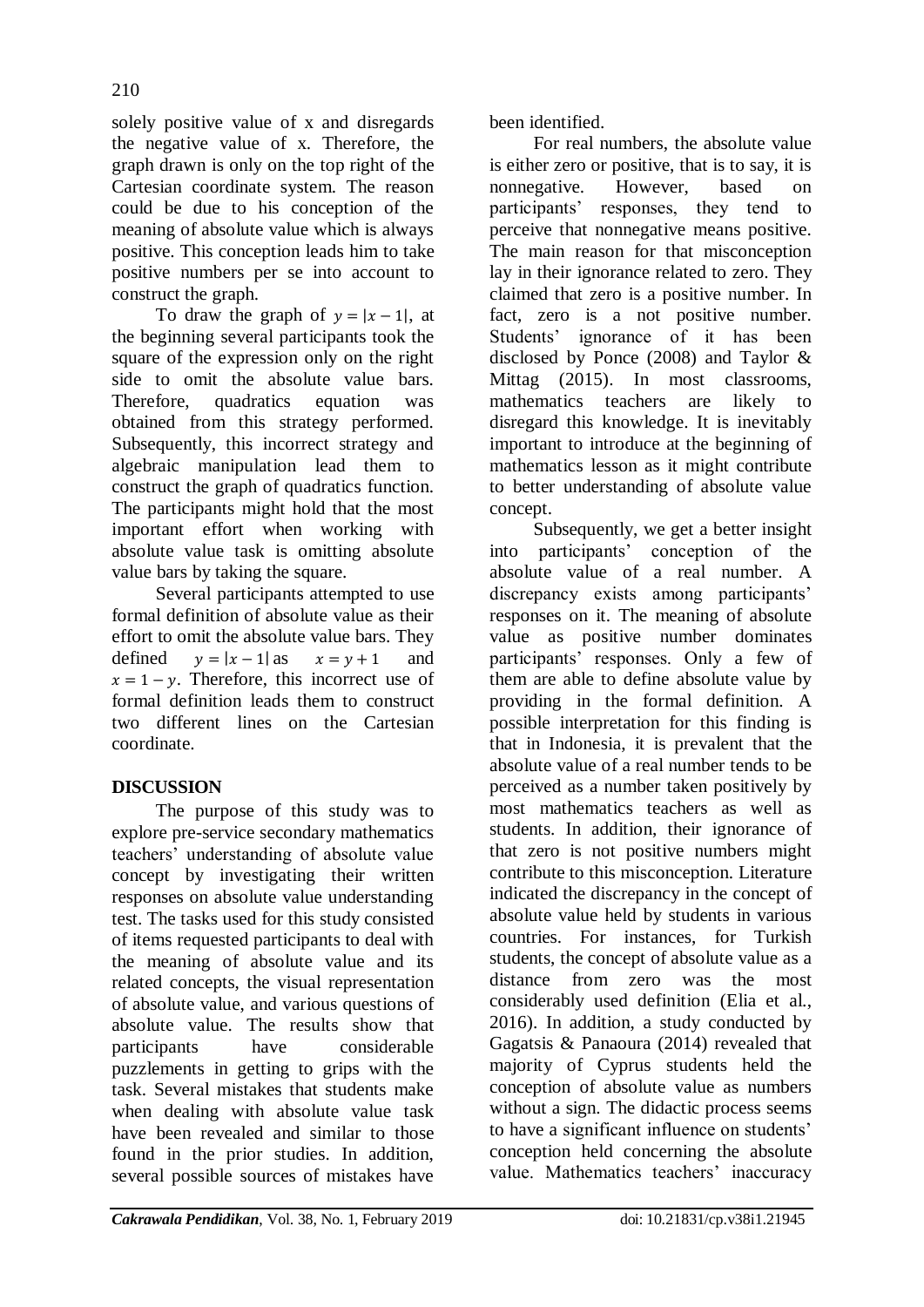and incomplete understanding of absolute value might contribute to students' misconception of absolute value as well as their mistakes made when dealing with absolute value tasks.

The concept of absolute value could be represented externally and visually using real number line (Ellis & Bryson, 2011; Wagster, 1986) or graphics (Horak, 1994; Wade, 2012). Using these external representations, students could learn the concept meaningfully. Therefore, it might be easier for students to grasp the concept of absolute value by visualizing it. From participants' responses, it seems that there is a disconnection between students' understanding of absolute value concepts and their external representations. The reason might be the lack of students' sensemaking of external representations as well as their flexibility. The finding of this study showed that most participants were able to make a graphical representation of the absolute value function of  $y = |x - 1|$ , yet they get confused when dealing with symbolic representation or describing the meaning of absolute value. In other words, ability in drawing graphical representation of absolute value function might not lead students to have accurate meaning of absolute value concept. Therefore, it is important for mathematics teachers to have their students make sense of various external representations of absolute value by integrating it and its formal definition or meaning. Aziz & Kurniasih (2019) also emphasized the importance of flexibility of external representation in an effort to grasp the mathematical concept.

When attempting to solve the absolute value task, typical mistakes made by participants are removal of absolute value bars, focus on rules of strategies, conversion of the absolute value bars to parentheses, taking out the number inside absolute value bars, poor performance in algebraic manipulation, and a lack proficiency in drawing absolute value function. Several mistakes found in this study are compatible with mistakes found

in previous studies. Previous studies have revealed students' misconceptions and mistakes when dealing with absolute value tasks. Almog & Ilany (2012) found students' mistakes when solving absolute value tasks, such as logical mistakes, removing the absolute value symbol, integer only, over-generalization, failure to distinguish, and other mistakes. Gagatsis & Panaoura (2014) revealed that typical mistakes made by students are their tendency to get rid of the absolute value bars. Exclusion of absolute value bars seemed to be a common mistake made by most students in various countries. They are impelled by such mechanical application without taking the meaning into consideration as a product of didactic contract (Gagatsis & Panaoura, 2014). In Indonesian mathematics classrooms, the most prevalent didactic contract is that an absolute value is perceived as a number taken positively. This conception developed and embedded in students' cognition. It might be basic misconception which leads to various mistakes made in solving the absolute vale task such as the exclusion of absolute value bars, conversion of the absolute value bars to parentheses, focus on rules or strategies, taking out the number inside absolute value bars, and drawing absolute value function.

Conversion of the absolute value bars to parentheses stem from participants' over-generalization. Aziz, Pramudiani, & Purnomo (2018) stated that overgeneralization made by students as a result of direct interpretation of certain idea without considering other mathematical ideas. In this case, students interpret absolute value bars as parentheses directly devoid of regarding the definition of absolute value. Besides, ability in manipulating algebraic manipulation also is a necessity for successful problemsolving. In this study, understanding the concept of absolute value is not likely to be in line with successful problem solving, and vice versa. Therefore, before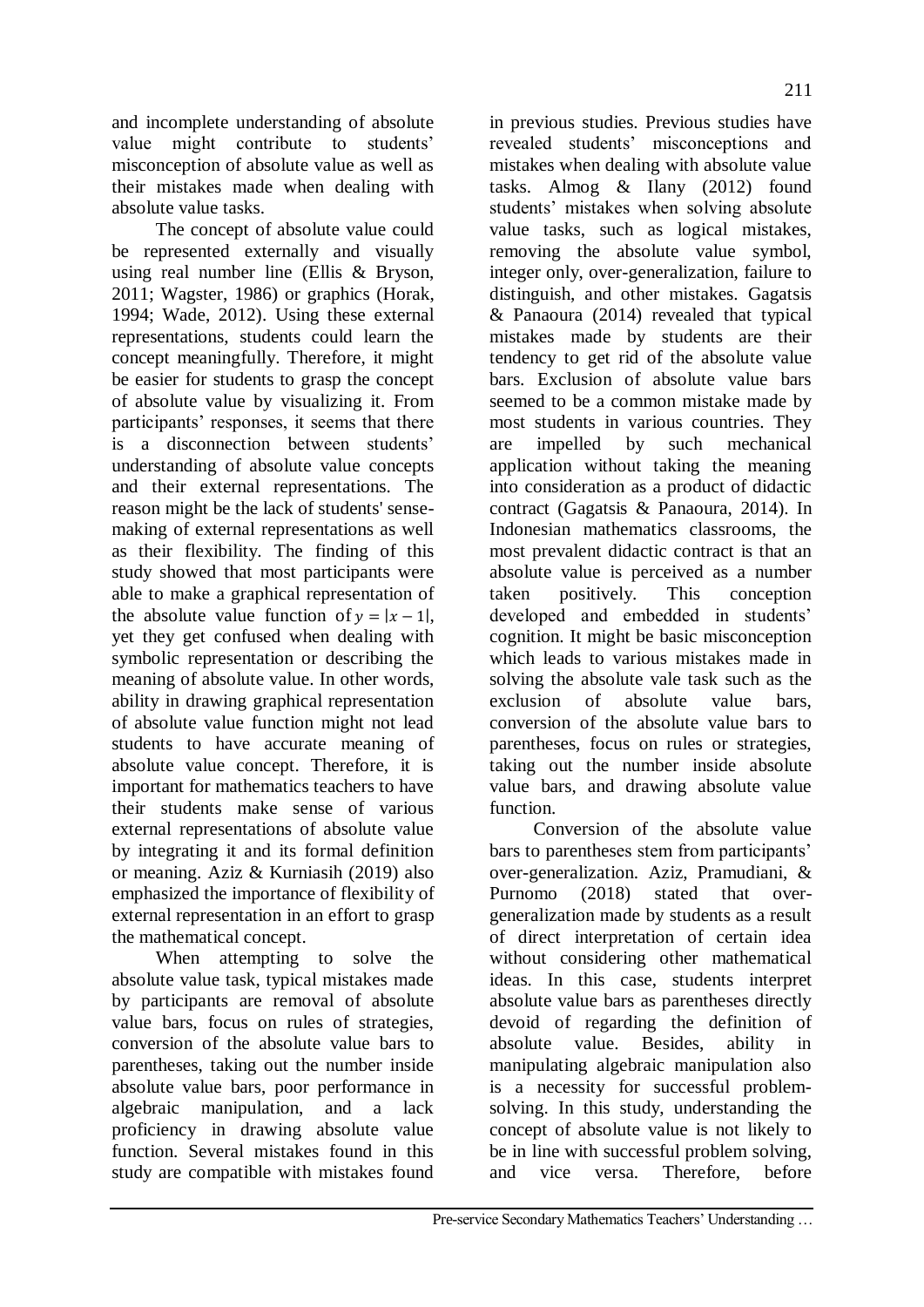presenting the topics of absolute value, mathematics teachers should ensure that students master algebraic manipulation. The combination of a comprehensive understanding of the absolute value and strong ability in algebraic manipulation contributes to this success.

## **CONCLUSION**

It was the main purpose of the study to draw attention to investigate pre-service secondary mathematics teachers understanding of the absolute value and their mistake when coming to grips with the task. From the study that has been carried out, it is possible to conclude that most participants seemed to hold a conception that entailed beliefs that absolute value is always a positive number. These findings give ample evidence that instructors are necessary to revisit notions about zero number prior to a presentation regarding absolute value. In addition, it appears that most participants seem to: (a) focus on removing absolute value bars; (b) focus heavily on rules or strategies; (c) converting the absolute value bars to parentheses; (d) taking out the number inside absolute value bars; (d) have poor performance in algebraic manipulation; and (e) have lack of proficiency in drawing absolute value function.

The insights uncovered in this study suggest at least several implications for the further development of pre-service secondary mathematics teachers' absolute value understanding. The findings of this study also have implications for teaching the concept of absolute value especially as teachers or instructors look for ways to improve students' comprehension. At least, teacher educators need to ensure that pre-service teachers: (1) understand the concept of the zero number; (2) present definition of absolute value precisely; (3) perform algebraic manipulation correctly; (4) convert one representation to other representation of absolute value function. Such implications could be useful to consider when designing absolute value activities in a teacher preparation program.

The findings and conclusions of this study should be regarded in the perspective of the limitation that the data resulted from investigating pre-service secondary mathematics teachers in one private university. It is also acknowledged that this is a small-scale investigation that included 38 pre-service secondary mathematics teachers and a 32-item instrument.

Further study of the issue is still required. Even though most pre-service teachers lack comprehension of absolute value, what is still not well known is how teacher educators are addressing the absolute value topic in the teaching process. Pre-service teachers' puzzlement on the topics might be caused by methods that teacher educators implement. Therefore, observation of teacher educators' teaching process on absolute value may deliver appealing data that might be a benefit for other teacher educators.

In addition, observation of high school mathematics teachers could be carried out to gain more comprehensive information regarding this topic. Similarities and differences in the methods for teaching absolute value in university and high school level could be investigated.

### **REFERENCES**

- Almog, N., & Ilany, B. S. (2012). Absolute value inequalities: High school students' solutions and misconceptions. *Educational Studies in Mathematics*, *81*(3), 347–364. doi: 10.1007/s10649-012-9404-z.
- Aziz, T. A., & Kurniasih, M. D. (2019). External representation flexibility of domain and range of function. *Journal on Mathematics Education, 10*(1), 143–156. doi: 10.22342/jme.10.1.5257.143-156.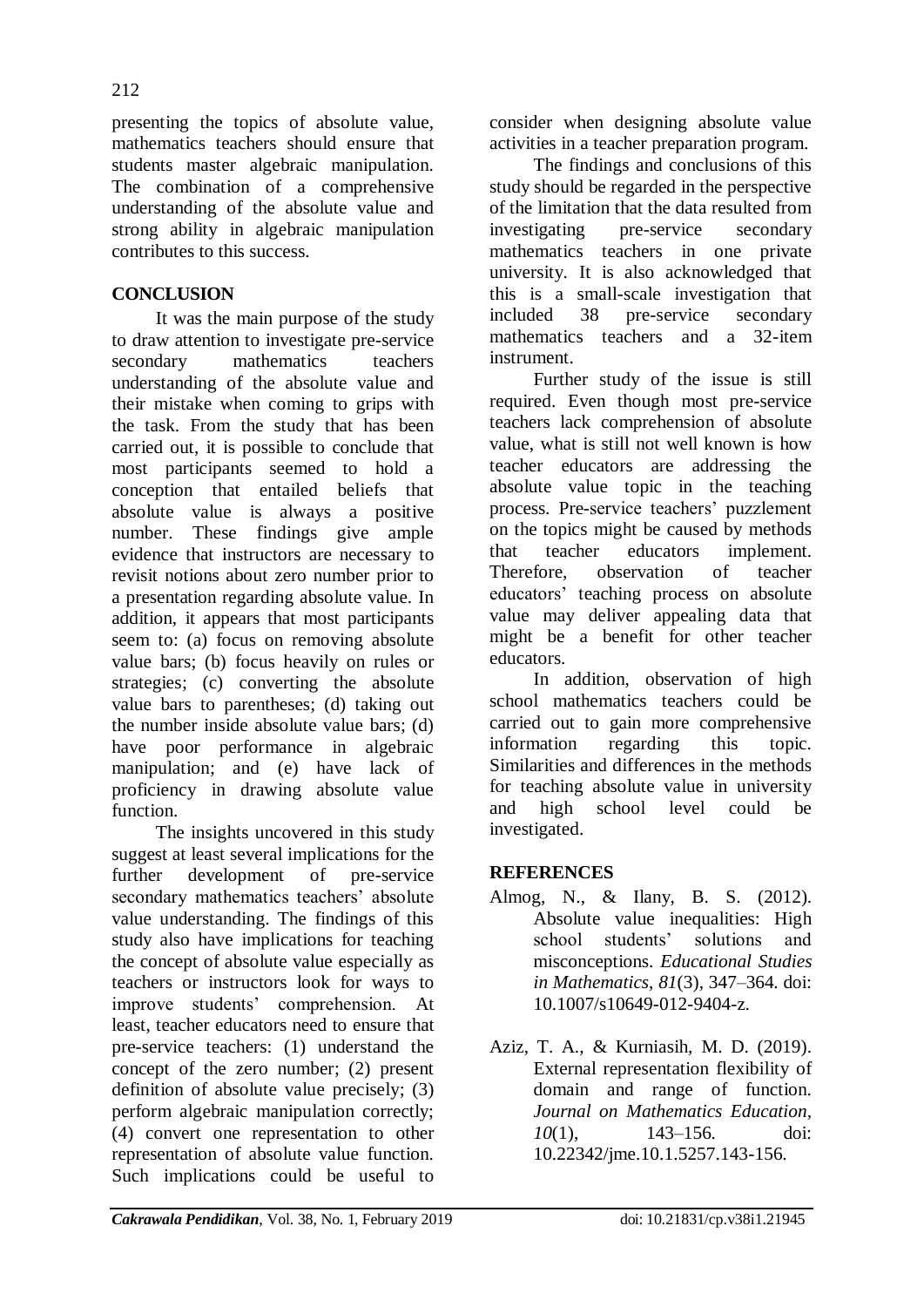- Aziz, T. A., Pramudiani, P., & Purnomo, Y. W. (2017). How do college students solve logarithm questions? *International Journal on Emerging Mathematics Education*, *1*(1), 25–40. doi: 10.12928/ijeme.v1i1.5736.
- Aziz, T. A., Pramudiani, P., & Purnomo, Y. W. (2018). Differences between quadratic equations and functions: Indonesian pre-service secondary mathematics teachers' views. *Journal of Physics: Conference Series*, *948*(1), 12043. doi: [10.1088/1742-6596/948/1/012043.](https://doi.org/10.1088/1742-6596/948/1/012043)
- Brousseau, G., Sarrazy, B., & Novotná, J. (2014). Didactic contract in mathematics education. In S. Lerman (Ed.), *Encyclopedia of Mathematics Education* (pp. 153–159). Dordrecht: Springer Netherlands.
- Ciltas, A., & Tatar, E.  $(2011)$ . Diagnosing learning difficulties related to the equation and inequality that contain terms with absolute value. *International Online Journal of Educational Sciences*, *3*(2), 461-473.
- Elia, I., Özel, S., Gagatsis, A., Panaoura, A., & Özel, Z. E. Y. (2016). Students' mathematical work on absolute value: focusing on conceptions, errors and obstacles. *ZDM - Mathematics Education*, *48*(6), 895–907. doi: 10.1007/s11858-016-0780-1.
- Ellis, M. W., & Bryson, J. L. (2011). A conceptual approach to absolute value equations and inequalities. *Mathematics Teacher*, *104*(8), 592– 598.
- Gagatsis, A., & Panaoura, A. (2014). A multidimensional approach to explore the understanding of the notion of absolute value. *International Journal of*

*Mathematical Education in Science and Technology*, *45*(2), 159–173. doi:

10.1080/0020739x.2013.790510.

- Horak, V. M. (1994). Investigating absolute-value equations with the graphing calculator. *Mathematics Teacher*, *87*(1), 9–11.
- Konyalioglu, A. C., Aksu, Z., & Senel, E. O. (2012). The preference of visualization in teaching and learning absolute value. *International Journal of Mathematical Education in Science and Technology*, *43*(5), 613–626. doi: 10.1080/0020739X.2011.633627.
- Ponce, G. A. (2008). Using, seeing, feeling, and doing absolute value for deeper understanding. *Mathematics Teaching in the Middle School*, *14*(4), 234–240.
- Schneider, M. (2014). Epistemological obstacles in mathematics education. In S. Lerman (Ed.), *Encyclopedia of Mathematics Education* (pp. 214– 217). Dordrecht: Springer Netherlands.
- Stupel, M., & Ben-Chaim, D. (2014). Absolute value equations – what can we learn from their graphical representation? *International Journal of Mathematical Education in Science and Technology*, *45*(6), 923–928. doi: 10.1080/0020739X.2014.884646.
- Taylor, S. E., & Mittag, K. C. (2015). Easy absolute values? Absolutely. *Mathematics Teaching in the Middle School*, *21*(1), 49–52. doi: 10.5951/mathteacmiddscho.21.1.004 9.